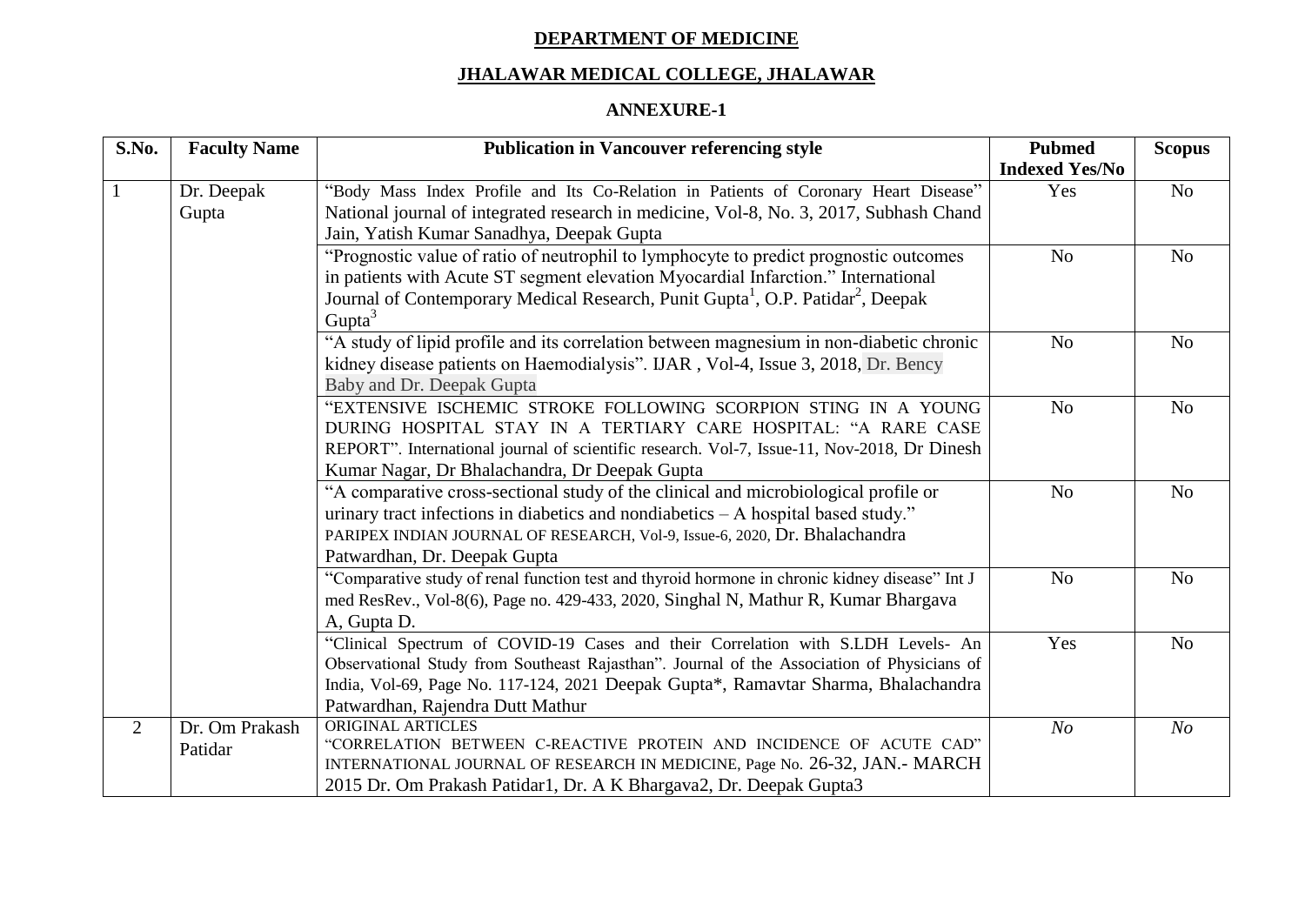|                |              | Research Article "ASSOCIATION OF C-REACTIVE PROTEIN AND ARTERIAL HTN"                  | N <sub>O</sub> | N <sub>O</sub> |
|----------------|--------------|----------------------------------------------------------------------------------------|----------------|----------------|
|                |              | INTERNATION JOURNAL OF ADVANCES IN MEDICINE, Vol-2, Issue-2, Page No. 133-137,         |                |                |
|                |              | May 2015, Dr. Om Prakash Patidar1, Dr. A K Bhargava2, Dr. Deepak Gupta3                |                |                |
|                |              | "Prognostic value of ratio of neutrophil to lymphocyte to predict prognostic outcomes  | N <sub>O</sub> | N <sub>O</sub> |
|                |              | in patients with Acute ST segment elevation Myocardial Infarction." IMSEAR, Vol-5,     |                |                |
|                |              | Issue-1, Page No. 77-83, April-2018, Dr. Punit Gupta1, Dr. O P Patidar2, Dr. Deepak    |                |                |
|                |              | Gupta3                                                                                 |                |                |
|                |              | "Study of serum albumin level and its prognostic significance in scrub typhus in south | N <sub>O</sub> | N <sub>O</sub> |
|                |              | east Rajasthan" PARIPEX-INDIAN JOURNAL OF RESEARCH, Vol-8, Issue-01, 2019,             |                |                |
|                |              | Dr Arvind kumar1, Dr. Khushalaram2, Dr.O P Patidar3, Dr. R N Meena4                    |                |                |
|                |              | "A Study of Fasting Lipid Profile in Chronic Kidney Disease Patients" IJMSIR, Vol-4,   | Yes            | N <sub>O</sub> |
|                |              | Issue-3, Page No. 144-147, June- 2019, Dr. Mahaveer Swamil, Dr. O P Patidar2, Dr. R N  |                |                |
|                |              | Meena3                                                                                 |                |                |
| 3              | Dr. S C Jain | "A study of lipid profiles in patients of type 2 diabetes mellitus" J.Evid. Based Med. | Yes            | N <sub>O</sub> |
|                |              | Healthc, Vol-3(82), 4437-4439, Oct 2016, Dr. R P Gupta1, Dr. Madhuri Meena2, Dr. S     |                |                |
|                |              | C Jain3, Dr. Uma Shankar Shukla4                                                       |                |                |
|                |              | "Non – Malarial acute undifferentiated fever: Diagnostic uncertainty and over-         | Yes            | N <sub>O</sub> |
|                |              | treatment with anti-malarials" J.Evid. Based Med. Healthc, Vol-3(97), 5340-5343, Dec   |                |                |
|                |              | 2016, Dr. Madhuri Meenal, Dr. R P Gupta2, Dr. S C Jain3, Dr. Uma Shankar Shukla4       |                |                |
|                |              | "Serum uric acid and type 2 Diabetes Mellitus complications" J. Evid, Based Med.       | Yes            | N <sub>O</sub> |
|                |              | Healthc, Vol-5, Pange No. 870-873, 2018, Dr. Ashok Rathore1, Dr. Mukesh Kumar          |                |                |
|                |              | Samota2, Dr. Himanshu Bedwal3, Dr. Laxmikant Tank4, Dr. Subhash Chand Jain5            |                |                |
|                |              | "A study of dyslipidemia in type 2 diabetes mellitus and its correlation with glycated | Yes            | N <sub>O</sub> |
|                |              | hemoglobin" JEBMH, Vol-5, Issue-21, Page No. 1664-1666, May 2018, Dr. R C Pakaj1,      |                |                |
|                |              | Dr. Mukesh Kumar Samota2, Dr. Himanshu Bedwal3, Dr. Prashant Beniwal4, Dr.             |                |                |
|                |              | Laxmikant Tank5, Dr. Subhash Chand6                                                    |                |                |
|                |              | "Evaluation of Red Cell Distribution Width as a Prognostic Marker in Coronary Artery   | Yes            | N <sub>O</sub> |
|                |              | Disease Patients" IJMSIR, Vol-4, Page No. 144-146, July-2019, Dr. Laxmikant Tank1,     |                |                |
|                |              | Dr. Prashant Beniwal2, Dr. Himanshu Bedwal3, Dr. Subhash Chand Jain4                   |                |                |
| $\overline{4}$ | Dr. Mayank   | "A Study to Compare Carotid Intima-Media Thickness with Conventional Risk Factors      | N <sub>O</sub> | No             |
|                | Sarawag      | for Atherosclerosis" IOSR Journal of Dental and Medical Sciences (IOSR-JDMS), Vol.     |                |                |
|                |              | 18, Page No. 64-71, Feb. 2019, Dr. Mayank Sarawag1, Dr. Manju Bhaskar2                 |                |                |
|                |              | "Relationship between Cognitive Impairment and Socio-Demographic and Clinical          | N <sub>O</sub> | N <sub>O</sub> |
|                |              | Variables in COPD and Bronchial Asthma: A Comparative Study." IOSR Journal of          |                |                |
|                |              | Dental and Medical Sciences (IOSR-JDMS) Vol. 18, Page No. 53-65, March 2019, Dr.       |                |                |
|                |              | Mayank Sarawag1, Dr. Manju Bhaskar2                                                    |                |                |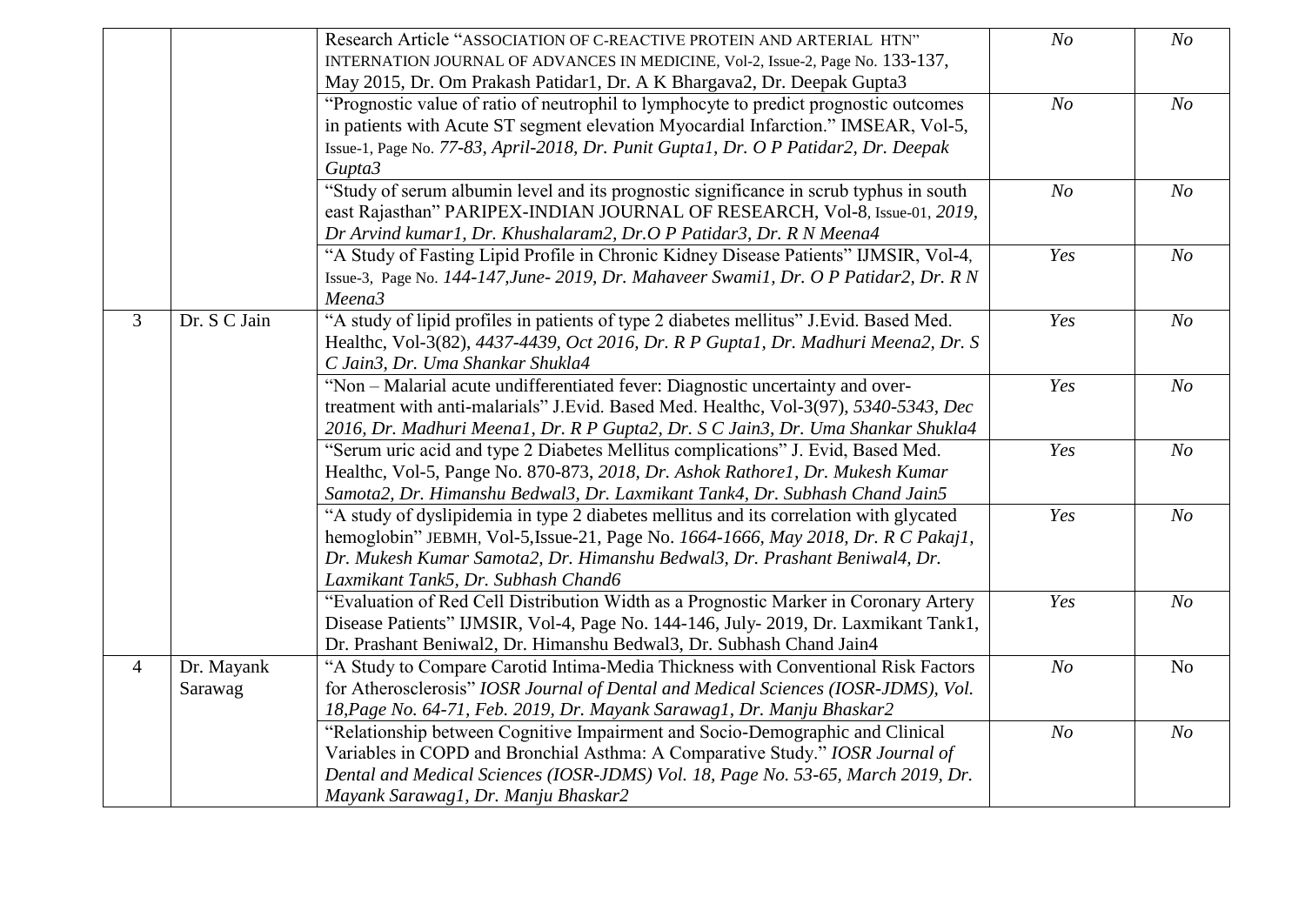|                |               | "QUANTITATIVE CORRELATION OF CAROTID ARTERY INTIMA MEDIA THICKNESS WITH                 | N <sub>O</sub> | N <sub>O</sub> |
|----------------|---------------|-----------------------------------------------------------------------------------------|----------------|----------------|
|                |               | SEVERITY OF OCCLUSIVE CORONARY ARTERY DISEASE" Jemds, Vol. 15, Page No.                 |                |                |
|                |               | 1212-1215, 2019, Mayank Sarawag1, Dr. Manju Bhaskar2                                    |                |                |
|                |               | "ASSOCIATION OF RV FUNCTION AS ASSESSED BY TAPSE, RV TEI INDEX AND                      | N <sub>O</sub> | N <sub>O</sub> |
|                |               | NYHA FUNCTIONAL CLASS AFTER SUCCESSFUL PTMC OF MS PATIENTS"                             |                |                |
|                |               | INTERNATIONAL JOURNAL OF SCIENTIFIC RESEARCH, Vol. 8, Page No. 01-04, June-             |                |                |
|                |               | 2019, Dr. V V Agarwal, Dr. Mayank Sarawag                                               |                |                |
|                |               | "Prediction of ST Elevation Resolution on the basis of Time Interval of onset of Chest  | N <sub>O</sub> | N <sub>O</sub> |
|                |               | Pain to Intervention (Total Ischemia Duration) among AMI (Acute myocardial              |                |                |
|                |               | infarction) Patients undergoing PCI (Percutaneous coronary intervention)" IOSR          |                |                |
|                |               | Journal of Dental and Medical Sciences (IOSR-JDMS), Vol. 18, Page No. 7-17, June        |                |                |
|                |               | 2019, Dr. V V Agarwal1, Dr. Mayank Sarawag2                                             |                |                |
|                |               | "Catheter Guided Thrombolysis of Acute Mesenteric Embolism in Cases of Paroxysmal       | N <sub>O</sub> | N <sub>O</sub> |
|                |               | Atrial Fibrillation-Review Article." IOSR Journal of Dental and Medical Sciences        |                |                |
|                |               | (IOSR-JDMS), Vol. 18, Page No. 44-52, June 2019. Dr. Rajeev Bagarhatta1, Dr.            |                |                |
|                |               | Mayank Sarawag2                                                                         |                |                |
|                |               | "A CASE REPORT OF SUCCESSFUL CATHETERGUIDED THROMBOLYSIS OF ACUTE                       |                |                |
|                |               | MESENTERIC EMBOLISM IN A PATIENT OF PAROXYSMAL ATRIAL FIBRILLATION."                    | N <sub>O</sub> | N <sub>O</sub> |
|                |               | PARIPEX - INDIAN JOURNAL OF RESEARCH, Vol. 8, Page No. 01-02, June 2019, Dr.            |                |                |
|                |               | Rajeev Bagarhatta, Dr. Mayank Sarawag                                                   |                |                |
| $\overline{5}$ | Dr. R P Gupta | "A Study of lipid profiles in patients of type 2 Diabetes Mellitus" J. Evid. Based Med. | N <sub>o</sub> | N <sub>o</sub> |
|                |               | Healthc, Vol-3, Issue-82, Page No. 4437-4439, Oct 2016, Dr. R P Gupta1, Dr. Madhuri     |                |                |
|                |               | Meena2, Dr. S C Jain3, Dr. Uma Shankar Shukla4                                          |                |                |
|                |               |                                                                                         |                |                |
|                |               |                                                                                         |                |                |
|                |               | "Non-Malarial acute undifferentiated fever: Diagnostic uncertainty and over-treatment   | N <sub>o</sub> | N <sub>o</sub> |
|                |               | with anti-malarials" J.Evid. Based Med. Healthc, Vol-3, Issue-97 Page No. 5340-5343,    |                |                |
|                |               | Dec. 2016, Dr. Madhuri Meenal, Dr. R P Gupta2, Dr. S C Jain3, Dr. Uma Shankar           |                |                |
|                |               | Shukla4                                                                                 |                |                |
|                |               | "Correlation between association of hypothyroidism and cardiovascular risk indices"     | N <sub>o</sub> | N <sub>0</sub> |
|                |               | International Journal of Advances in Medicine, Vol-5, Issue-3, Page No. 754-756, May    |                |                |
|                |               | 2018, R D Mathur1, R P Gupta2, Deepak Gupta3, Reenika Mathur4, Ajay Kumar               |                |                |
|                |               | Bharva5                                                                                 |                |                |
|                |               | "Correlation between thyroxin hormone level, bilirubin and uric acid in diabetic        | N <sub>o</sub> | N <sub>o</sub> |
|                |               | subjects" International Journal of Research in Medical Sciences, Vol-6, Issue-11, Page  |                |                |
|                |               | No. 3710-3713, Nov 2018, R D Mathur1, R P Gupta2, Deepak Gupta3, Ajay Kumar             |                |                |
|                |               | Bharva4, Reenika Mathur5                                                                |                |                |
|                |               |                                                                                         |                |                |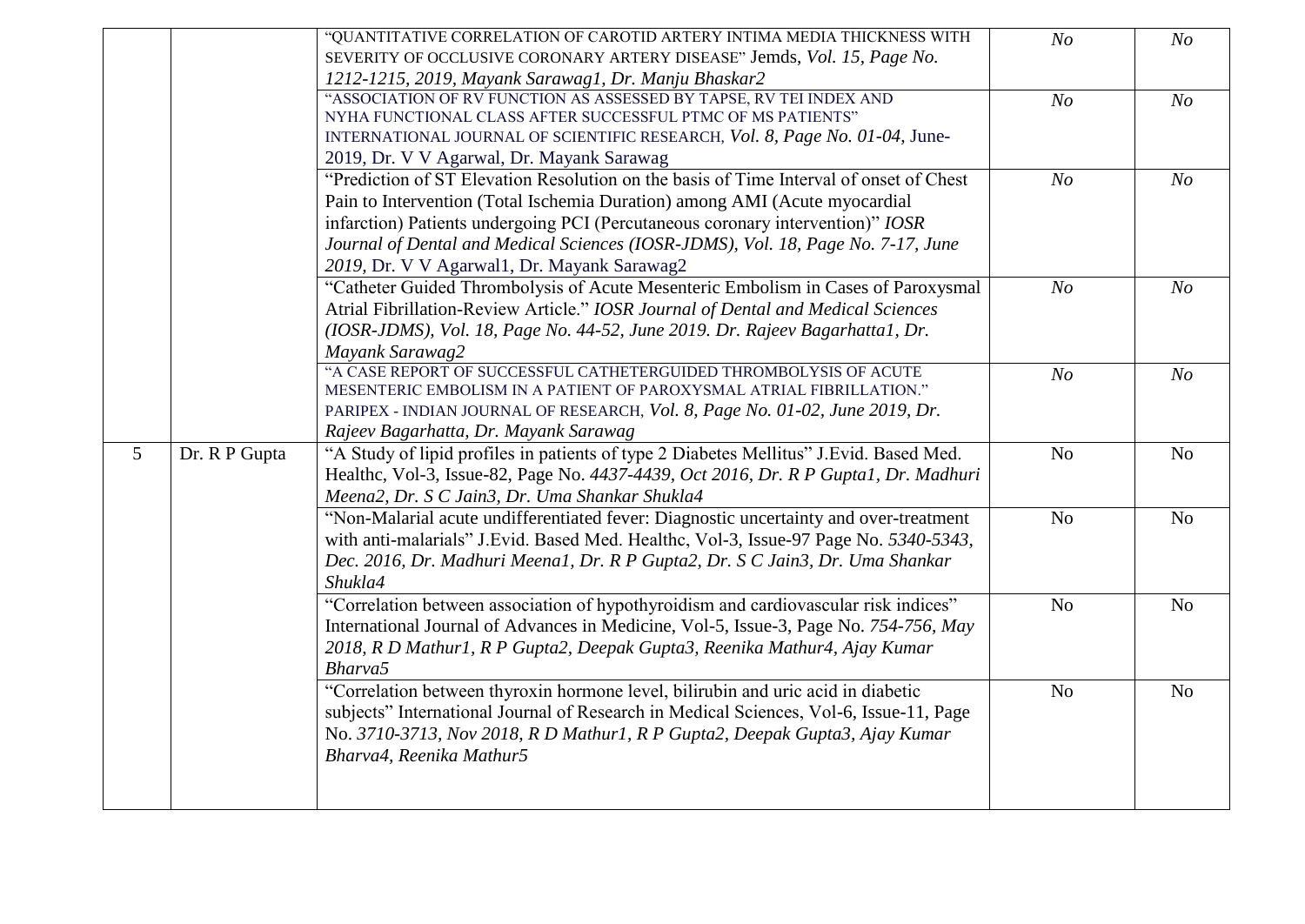| 6              | Dr. R N Meena  | "Clinical Profile of Fever with Thrombocytopenia in Tertiary Hospital, Jhalawar                      | N <sub>o</sub> | No             |
|----------------|----------------|------------------------------------------------------------------------------------------------------|----------------|----------------|
|                |                | Medical College" Journal of Medical Science and Clinical Research, Vol-4, Page No-                   |                |                |
|                |                | 14535-14539, Issue 4, Dec 2016, Dr. R N Meena1, Dr. Naresh Kumar Meena2                              |                |                |
|                |                | "Study of serum uric acid level as a Prognostic factor in acute ischemic stroke $-A$                 | N <sub>o</sub> | No             |
|                |                | Hospital based study." PARIPEX-INDIAN JOURNAL OF RESEARCH, Vol-9, Page No. 53-                       |                |                |
|                |                | 55, Issue 1, Jan 2020, Dr. R N Meena1, Dr. Khushala Ram Choudhary2                                   |                |                |
|                |                | "Hepatic dysfunction in Scrub typhus patients treated at tertiary care institute: A                  | N <sub>o</sub> | N <sub>o</sub> |
|                |                | retrospective study." International Journal of Medical Science and Innovative Research               |                |                |
|                |                | (IJMSIR), Vol-4, Page No.52-58, Issue-6, Dec 2019, Dr. R N Meena1, Dr. Dilip                         |                |                |
|                |                | Kumar2                                                                                               |                |                |
|                |                | "EFFECT OF THYROID HORMONE ON HbA1c LEVELS IN PATIENTS WITH NEWLY                                    | N <sub>o</sub> | N <sub>o</sub> |
|                |                | DETECTED HYPOTHYROIDISM" PARIPEX-INDIAN JOURNAL OF RESEARCH, Vol-9, Page                             |                |                |
|                |                | No. 74-76, Issue 1, Jan 2020, Dr. R N Meena1, Dr. Subhita Choudhary2, Dr. Khushala                   |                |                |
|                |                | Ram Choudhary3                                                                                       |                |                |
| $\overline{7}$ | Dr. Madhuri    | "A study of lipid profiles in patients of type 2 diabetes mellitus." J.Evid. Based Med.              | N <sub>O</sub> | N <sub>O</sub> |
|                | Meena          | Healthc, Vol-3(82), Page No. 4437-4439, Oct 2016, Dr. R P Guptal, Dr. Madhuri                        |                |                |
|                |                | Meena2, Dr. S C Jain3                                                                                |                |                |
|                |                | "Non - Malarial acute undifferentiated fever: Diagnostic uncertainty and over-                       | N <sub>O</sub> | N o            |
|                |                | treatment with anti-malarials" J.Evid. Based Med. Healthc, Vol-3(97), Page No. 5340-                 |                |                |
|                |                | 5343, Dec 2016, Dr. Madhuri Meenal, Dr. R P Gupta2, Dr. S C Jain3                                    |                |                |
|                |                | "SCRUB TYPHUS AMONG INPATIENTS IN A TERTIARY CARE HOSPITAL IN SOUTHERN                               | N <sub>O</sub> | N o            |
|                |                | RAJASTHAN - A CLINICO-EPIDEMIOLOGICAL STUDY" PARIPEX-INDIAN JOURNAL OF                               |                |                |
|                |                | RESEARCH, Vol-9, Page No. 2250, March 2020, Dr. Rishi Tailor1, Dr. Madhuri                           |                |                |
|                |                | Meena2, Dr. Y K Sanadhya3                                                                            |                |                |
|                |                | "Microalbuminuria in Nondiabetic Acute Ischaemic Stroke" International Journal of                    | Yes            | N <sub>O</sub> |
|                |                | Medical Science and Innovative Research, Vol-4, Page No. 140-143, June 2019, Dr.                     |                |                |
|                |                | Bhanwar Lal Kumawat1, Dr. Y K Sanadhya2, Dr. Madhuri Meena3                                          |                |                |
|                |                | "CORRELATION BETWEEN GLYCEMIC CONTROL AND LIPID PROFILE IN NEWLY                                     | N <sub>O</sub> | N o            |
|                |                | DIAGNOSED TYPE 2 DIABETES MELLITUS IN TERTIARY CARE HOSPITAL" PARIPEX-                               |                |                |
|                |                | INDIAN JOURNAL OF RESEARCH, Vol-8, Page No. 48-50, Oct 2019, Dr. Reeyank                             |                |                |
|                |                | Chauhan1, Dr. Madhuri Meena2                                                                         |                |                |
| 8              | Dr. R D Mathur | "Correlation between association of hypothyroidism and cardiovascular risk indices"                  | N <sub>o</sub> | N o            |
|                |                | International Journal of Advances in Medicine, Vol-5, No. 3, 2018, Rajendra Datt                     |                |                |
|                |                | Mathur, Rameshwar Prasad Gupta, Deepak Gupta                                                         |                |                |
|                |                | "Correlation between thyroxin hormone level, bilirubin and uric acid in diabetic                     | N <sub>o</sub> | N o            |
|                |                | subjects" International Journal of Advances in Medicine, Vol-5, Issue-11, Nov-2018,                  |                |                |
|                |                | Rajendra Dutt Mathur <sup>1</sup> , Rameshwar Prasad Gupta <sup>1</sup> *, Deepak Gupta <sup>1</sup> |                |                |